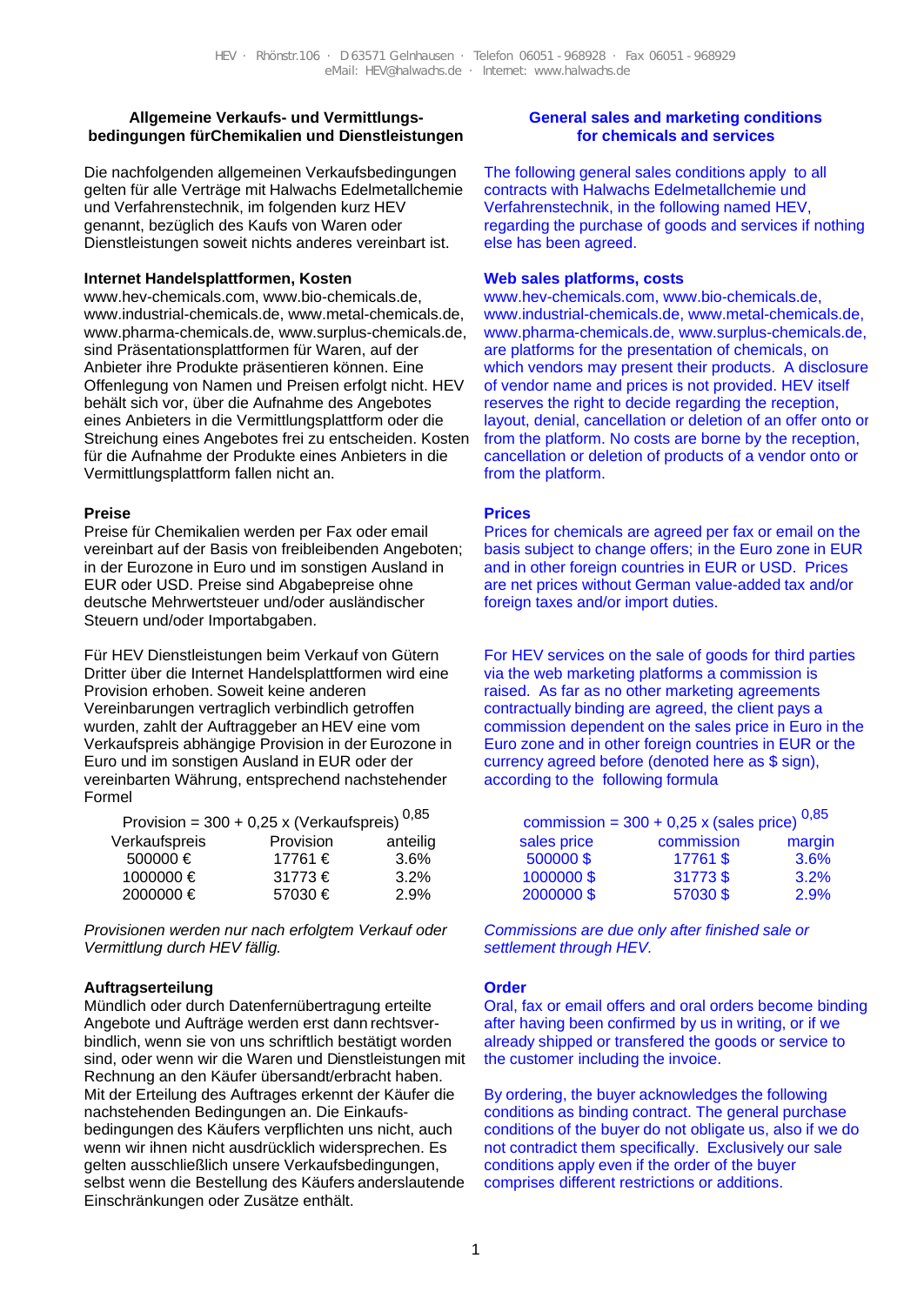## **Rechnungstellung**

Die Rechnungslegung erfolgt in der Eurozone in Euro und im sonstigen Ausland in EUR oder in der vereinbarten Währung zu vereinbarten Preisen.

## **Zahlungsbedingungen**

Zahlungsverpflichtungen sind sofort ab Rechnungsdatum ohne Abzug zu erfüllen. Bei Zahlung durch Überweisung oder Scheck ist die Zahlungsverpflichtung erst dann erfüllt, wenn der Rechnungsbetrag unserem Bankkonto vollständig gutgeschrieben ist. Bei Zielüberschreitung sind wir berechtigt, Zinsen in Höhe der banküblichen Debetzinsen, mindestens jedoch in Höhe von 5 % über dem jeweiligen Diskontsatz der Deutschen Bundesbank zu verlangen.

# **Eigentumsvorbehalt**

Alle von uns gelieferten Waren bleiben unser Eigentum, bis der Käufer seine gesamten Verbindlichkeiten bezahlt hat. Bei der Nutzung unserer Waren und Dienstleistungen durch den Käufer gelten wir bis zur vollständigen Bezahlung der Waren und Dienstleistungen als Hersteller und erwerben Eigentum an neu entstehenden Waren oder geistigem Eigentum.

Läßt das Recht des Landes, in dem sich die gelieferte Ware befindet, den Eigentumsvorbehalt nicht zu, können wir vom Käufer die Bestellung anderer gleichwertiger Sicherheiten verlangen. Der Käufer ist verpflichtet, bei allen Maßnahmen mitzuwirken, die zur Sicherung unserer Forderungen notwendig und rechtlich zulässig sind und uns unverzüglich zu benachrichtigen, wenn Dritte Ansprüche geltend machen, die den Bestand unserer Sicherheiten gefährden.

#### **Lieferung von Waren/Dienstleistungen, Gefahrenübergang**

Der Lieferung von Waren erfolgt entsprechend den im Auftrag vereinbarten INCOTERMS 1990. Verpackung und Versandweg von Waren wählen wir nach den jeweiligen Erfordernissen aus. Mehrkosten, die aufgrund besonderer Wünsche für Verpackung oder Versand von Waren entstehen, werden gesondert in Rechnung gestellt.

Wir bemühen uns, so rasch wie möglich zu liefern, können uns aber nicht an eine feste Lieferfrist binden. Werden wir an der Erfüllung unserer Verpflichtungen durch den Eintritt unvorhersehbarer Umstände gehindert, so verlängert sich die Lieferfrist in angemessenem Umfange, wenn uns die Lieferung oder Leistung nicht unmöglich wird. Unvorhersehbare Umstände sind z.B. Betriebsstörungen, Verzögerungen in der Anlieferung wesentlicher Rohstoffe, Beförderungsschwierigkeiten, gleichgültig, ob sie in unsere Sphäre fallen, bei unseren Lieferanten oder bei dem betroffenen Transportunternehmen eingetreten sind.

## **Invoice**

The invoice amounts are calculated in EUR in the Euro zone; in the other foreign countries in EUR or the currency agreed upon.

## **Payment conditions**

Obligations to pay are to be fulfilled immediately after invoicing, without deduction. In payments through transfer or check, the obligation to pay is fulfilled after the amount invoiced is credited to our bank account completely. If the date of payment is expired, we are entitled to invoice interests in the amount of the bank usual debit interests, at least however at the amount of 5% over the respective discont rate of the German Federal Bank.

## **Property reservation**

All delivered goods remain our property until the buyer paid our invoices completely. In the utilization of our unpaid goods and services by the buyer we count as the manufacturer and acquire the property of the newly manufactured or intellectual property.

Does the laws of the country, in which the delivered goods are, not allow the property reservation, we may demand other equivalent securities of the buyer. The buyer is obligated to cooperate in all arrangements, that are necessary and legally allowed in order to secure our outstanding bills. He is obligated to notify us immediately, if a third party claims parts of our **securities** 

### **Delivery of goods and services, transfer of perils**

Goods and services are delivered accoding to the INCOTERMS 1990. We select packagings and shipment according to the necessary requirements. Additional costs, that emerge through customers wishes for packaging or delivery may be charged separately.

We strive to deliver as quickly as possible, but however we cannot tie ourselves to a firm delivery time period. If we are prevented from the fulfillment of our obligations through the entrance of unpredictable circumstances, the delivery time period extends itself in appropriate circumference if the delivery does not become impossible at all. Unpredictable circumstances are for example operational disturbance, business disruption, delays in the delivery of essential raw materials, transportation difficulties, indifferently whether they fall into our sphere, the sphere at our suppliers or carriers.

In case it is impossible for us due to the above-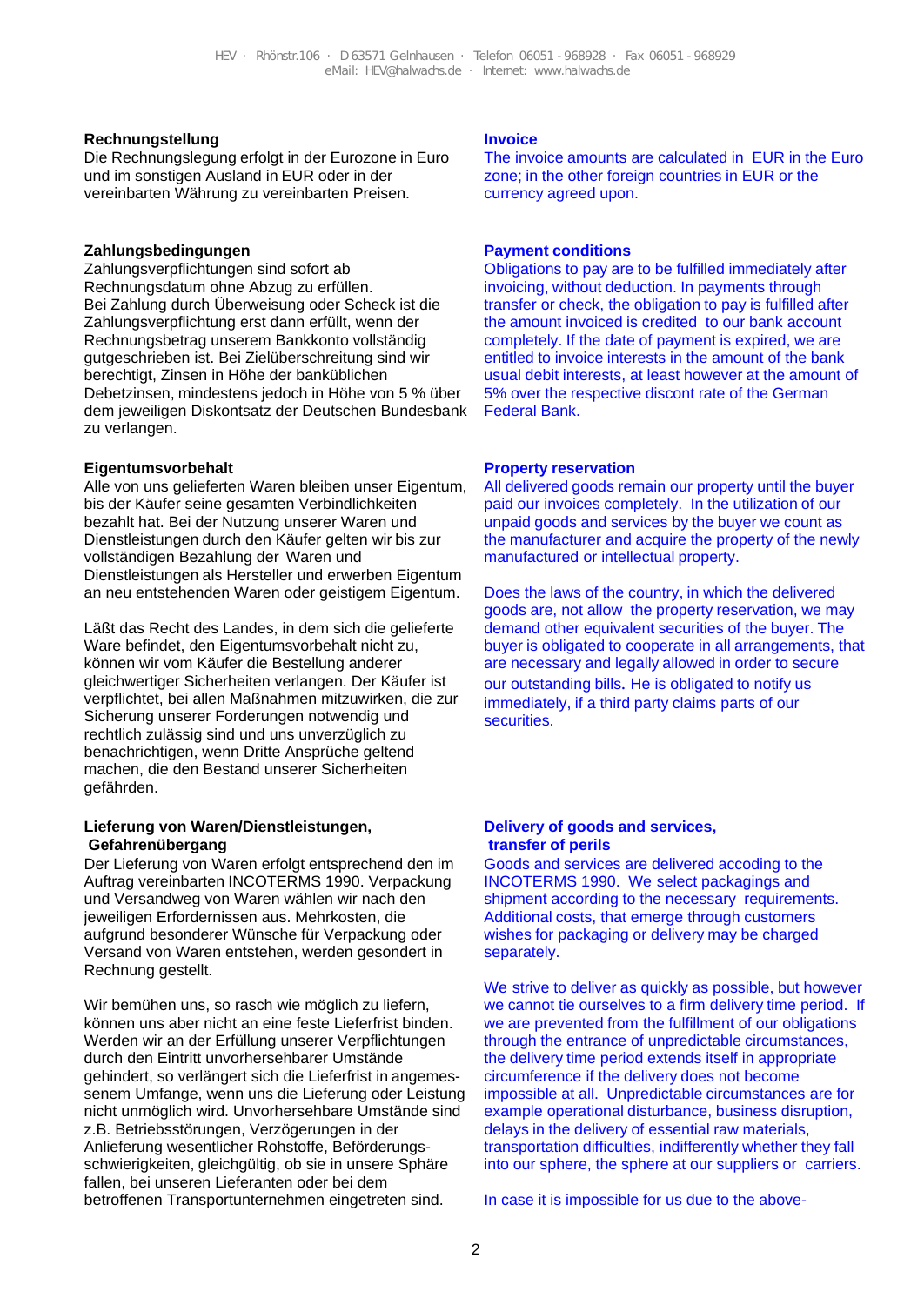Wird uns durch die vorgenannten Umstände die Lieferung oder Leistung unmöglich, so werden wir von der Verpflichtung frei. Auch im Falle von Streik und Aussperrung bei unseren Lieferanten oder bei dem betroffenen Transportunternehmen verlängert sich, wenn die Lieferung oder Leistung nicht unmöglich wird, die Lieferfrist in angemessenem Umfang; wenn uns die Lieferung oder Leistung unmöglich wird, werden wir von der Lieferverpflichtung frei.

Unsere Lieferpflicht ruht, solange der Käufer mit einer Zahlung im Rückstand ist.

# **Reinheits von Chemikalien**

Der Käufer muß vor Verwendung unserer Chemikalien prüfen, ob unsere Produkte für die von ihm vorgesehenen Zwecke geeignet sind. Die von uns gelieferten Produkte entsprechen den Spezifikationen, wie sie vereinbart wurden oder auf dem Etikett abgedruckt sind. Bei Abweichungen sind die Angaben auf dem Etikett maßgebend. Die Spezifikation, die sich nur auf die genannten Stoffe und Werte erstreckt, beinhaltet keine Absicherung gegen etwaige Mängelfolgeschäden. Ergänzend angeführte allgemeine Stoffdaten dienen der Information und sind für die gelieferte Qualität nicht verbindlich. Alle Daten wurden sorgfälltig recherchiert, wobei wir allerdings keine Haftung für die Richtigkeit übernehmen können.

## **Beanstandungen, Gewährleistung und Haftung**

Der Käufer hat unverzüglich nach deren Erhalt die Waren zu prüfen, ob sie den vertraglichen Vereinbarungen entspricht.

Ergänzend angeführte allgemeine Stoffdaten dienen der Information und sind für die gelieferte Qualität nicht verbindlich. Alle Daten wurden sorgfälltig recherchiert, wobei wir allerdings keine Haftung für die Richtigkeit übernehmen können.

Mängel, die bei der ordnungsgemäßen Prüfung der Ware/Dienstleistung feststellbar sind, und Lieferungen anderer als der bestellten Ware/Dienstleistung müssen innerhalb von 14 Tagen nach Erhalt der Ware oder Dienstleistung beanstandet werden. Beanstandungen von Mängeln, die sich trotz unverzüglicher ordnungsgemäßer Prüfung erst später zeigen, sind sofort nach der Entdeckung vorzubringen, spätestens aber sechs Monate nach Erhalt der Ware oder Dienstleistung. Unterläßt der Käufer die rechtzeitige Beanstandung, gilt die Ware/Dienstleistung hinsichtlich Beschaffenheit und Menge als vereinbarungsgemäß geliefert/erbracht.

Beanstandungen entbinden nicht von der Zahlungspflicht. Beanstandete Ware darf nur mit unserem ausdrücklichen Einverständnis an uns zurückgesandt werden. Hat der Käufer rechtzeitig einen Mangel oder die Lieferung anderer als der bestellten Ware beanstandet und ist die Beanstandung begründet, haben wir die Wahl, die Ware umzutauschen oder gegen Erstattung des Kaufpreises zurückzunehmen oder nachzubessern. mentioned circumstances to fulfill our obligation to delivery, the obligations vanish. Also in the case of strike and lock-out at our suppliers side or at the carrier concerned , the delivery time period is prolongated to an appropriate extent; if the delivery becomes impossible for us , we are free from the obligations.

Our duty to deliver rests as long as the buyer falls behind with outstanding payments.

# **Purity of chemicals**

The buyer has to check prior to use on a technical scale if our products are suitable for the purposes planned. The products delivered by us are in accordance with the specifications agreed or printed on the label. In case of deviations, the indication on the label is valid. The specification, only relating to the named materials and data indicated on the label, does not comprise any protection against consequential loss, lacks or deficiciencies in the use of our products. Supplementary cited general material and safety data serve as information and are not binding for the delivered quality. All data were researched carefully but we cannot be made liable for the correctness.

## **Complaint, guarantee and liability**

Buyers are obliged to test goods and services immeaditely after its receipt whether it fulfills the contractual agreements and specifications. Supplementary cited general material data serve as complementary information and are not binding for the delivered quality. All data were researched carefully but we cannot bear liability for the correctness.

Deficiencies in quality and quantity of goods and services delivered and deliveries of other than the ordered goods and services must be objected within 14 days upon receipt. Complaints regarding deficiencies that appear later, in spite of an immediate regular test, must be objected immediately after the discovery, at the latest however six months upon receipt of the goods and services. If the buyer omits the timely complaint, the goods and services count to be delivered correctly with respect to quantity and quality as has been agreed prior to delivery.

Complaints do not release of the duty of payment. Goods and materials objected may be returned to us only with our specific agreement. In case the buyer has objected to a deficiency or the delivery of other as the ordered goods on time, we have the choice to exchange the goods or to return or to improve against reimbursement of the purchase price. Is the deficiency not removed after two exchange deliveries or trials to improve the goods and services, the buyer is free to choose between the rescission of the purchase or reduction of the purchase price. In case the quality or quantity of goods and services have been objected on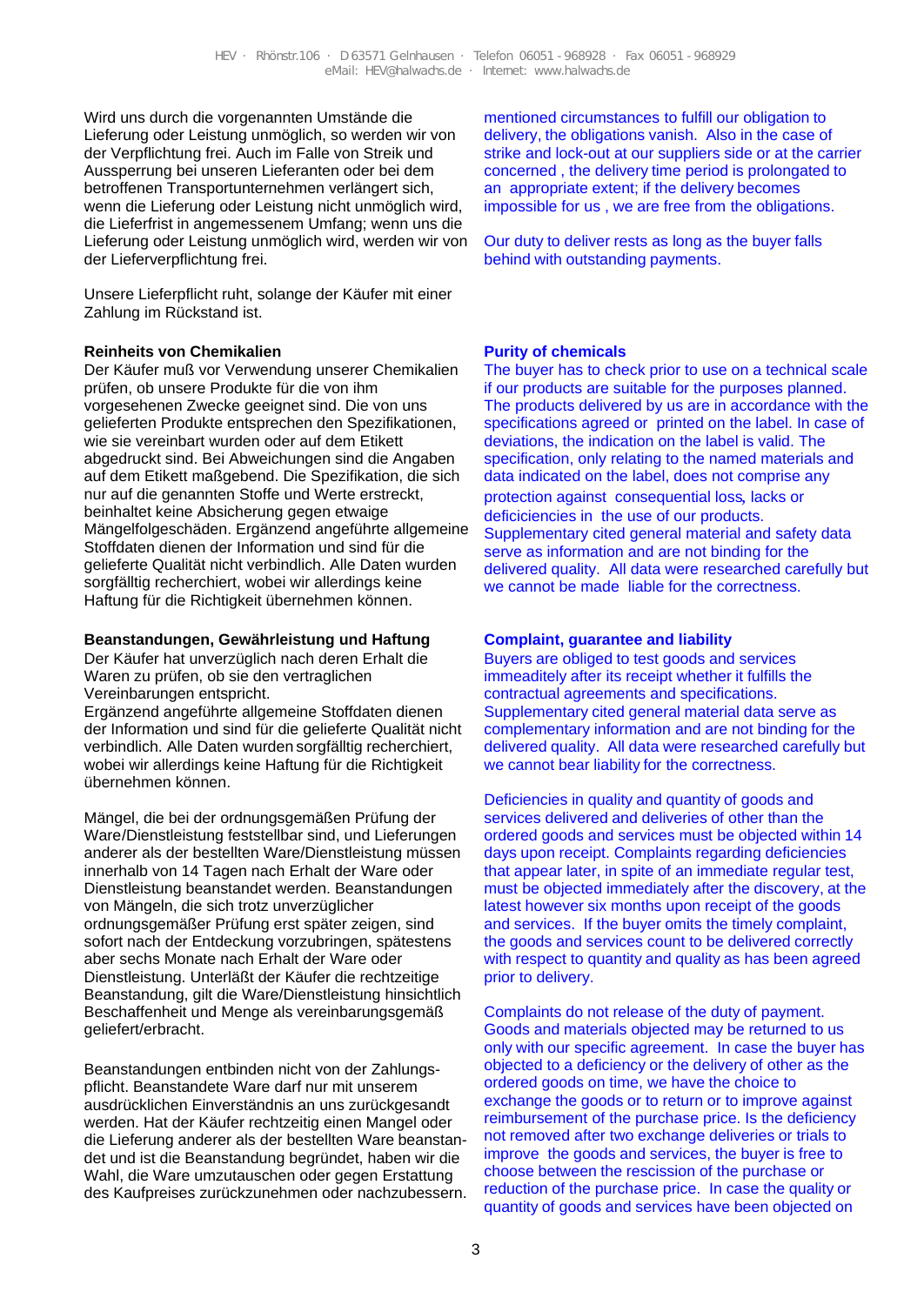Wird der Mangel trotz zweimaligen Ersatzlieferungoder Nachbesserungsversuchs nicht behoben, kann der Käufer nach seiner Wahl Rückgängigmachung des Kaufes (Wandelung) oder Herabsetzung des Kaufpreises (Minderung) verlangen. Bei rechtzeitig beanstandeten Fehlmengen von Waren haben wir die Wahl zwischen Nachlieferung oder entsprechender Gutschrift.

Schadenersatzansprüche des Käufers, die nicht auf grobfahrlässiger oder vorsätzlicher Verletzung unserer vertraglichen oder gesetzlichen Pflichten beruhen, sind ausgeschlossen, vorbehaltlich der Regelung im nächsten Absatz. Schadenersatzansprüche des Käufers sind der Höhe nach beschränkt auf den Rechnungswert der Warenmenge, die wir nicht geliefert haben oder mit deren Lieferung wir in Verzug geraten sind; außer im Falle des Vorsatzes und der groben Fahrlässigkeit. Ist ein Schaden grobfahrlässig verursacht worden, so ist unsere Haftung auf den für uns als Folge dieser Pflichtverletzung voraussehbaren Schaden beschränkt. Die Haftung nach §1 Abs. 1 des Produkthaftungsgesetzes bleibt von dieser Regelung unberührt.

## **Unverbindliche Beratung**

Wir beraten unsere Kunden anwendungstechnisch nach bestem Wissen im Rahmen der gegebenen Möglichkeiten, jedoch unverbindlich. Das gilt insbesondere auch hinsichtlich der Beachtung irgendwelcher Schutzrechte Dritter. Unsere Vorschläge entbinden unsere Abnehmer nicht von dem Erfordernis, unsere Dienstleistungen in eigener Verantwortung auf die Eignung für die vorgesehenen Zwecke zu überprüfen.

### **Schutzrechte**

Mit dem Verkauf unserer Chemikalien ist keine Lizenz an irgendeinem Schutzrecht verbunden. Wir weisen ausdrücklich darauf hin, daß die Verwendung unserer Chemikalien zu Verstößen gegen gewerbliche Schutzrechte Dritter führen kann und überehmen in solchen Fällen keine Haftung.

### **Anzuwendendes Recht**

Das Vertragsverhältnis unterliegt dem Recht der Bundesrepublik Deutschland.

### **Erfüllungsort**

für unsere Verpflichtungen und die Verpflichtungen des Käufers, insbesondere für die Zahlung, ist Gelnhausen.

### **Gerichtsstand**

Gelnhausen oder Frankfurt/Main ist ausschließlicher Gerichtsstand für alle sich aus dem Vertragsverhältnis ergebenden Streitigkeiten, soweit gesetzlich zulässig.

### **Unwirksamkeit einzelner Bestimmungen**

Sollten einzelne dieser Bestimmungen unwirksam sein, so wird die Gültigkeit der anderen Bestimmungen hierdurch nicht berührt.

time, we have the choice between repeated delivery or credit to the customers account, respectively.

Compensation claims of the buyer, that are not based upon grossly negligent or intentional injury of our contractual or legal duties, are excluded, subject to the regulation in the next paragraph. Compensation claims of the buyer are restricted to the value of the amount of the non-delivered part of goods and services except in the case of grossly negligent or intentional injury. Once a damage was caused due to grossly negligent or intentional injury, our liability is restricted to that part of the foreseeable damage only which is a strict and clear consequence of the breach of duty.

The liability according to clause 1 of the product liability law remains untouched of this regulation.

## **non-binding help**

Our help or advice for customers shall be treated as non-binding advice. We use our best technical knowledge in the frame of the given possibilities. This is especially true with respect to any commercial rights of third parties. Our proposals do not release buyers of the requirement to review our services in own responsibility for the planned purposes.

### **license rights**

No license rights on any patent is connected with the sale of our chemicals. We put emphasis on the statement that the export of our services may harm commercial patent rights of third parties; we accept no responsibilty or liability in such cases.

### **applicable jurisdiction**

The contract is subject to the right of the Federal Republic of Germany.

### **location of fulfillment**

for our obligations and the obligations of the buyer, especially for the payment, is Gelnhausen.

### **place of jurisdiction**

The exclusive place of jurisdiction for all disputes regarding the contract shall be either Gelnhausen or Frankfurt/Main, so far as legally accepted.

### **invalidity of clauses**

Should any of the clauses become invalid, ineffectual or illegal, the validity of the other clauses are not touched hereby.